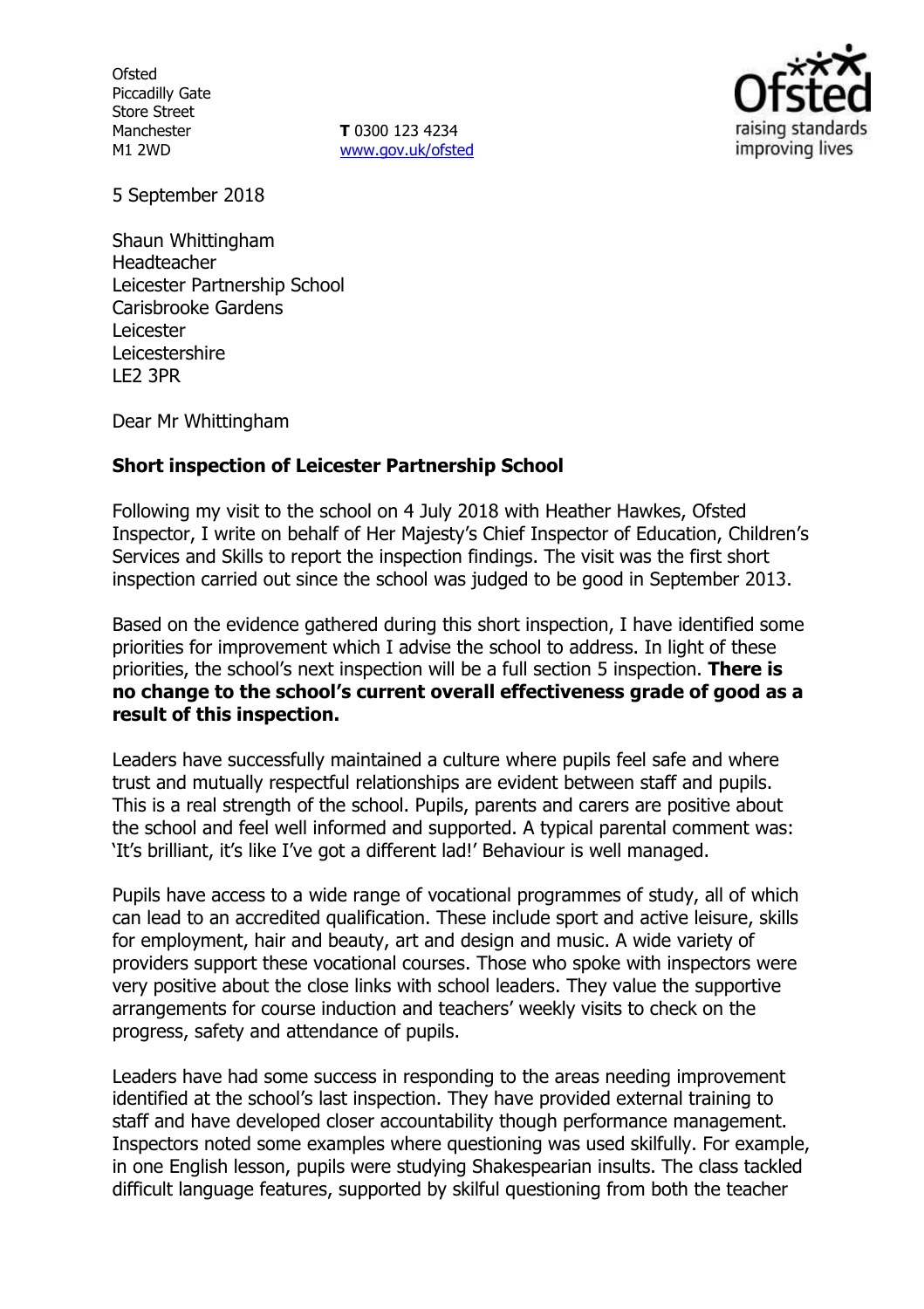

and teaching assistant. This level of skill is not yet consistent and is less effective when the work is not matched well to each pupil's ability.

The last inspection identified the need to ensure that pupils understand how to improve their written work. Leaders have not taken effective action to improve this aspect of teaching. Teachers do not have high enough expectations of what pupils can achieve in their writing. Furthermore, teachers do not ensure that pupils understand how they can improve their work. This leads to pupils making the same mistakes repeatedly.

Leaders have developed a sophisticated assessment system to evaluate pupils' progress from their starting points. However, teachers' assessments of pupils' progress is not yet accurate, particularly in writing and mathematics. Teachers do not ensure that work is matched to pupils' different abilities. The most able pupils are not sufficiently challenged, which limits their progress.

## **Safeguarding is effective.**

A senior pastoral behaviour support worker is assigned to each pupil. They work closely with the pupil, their family and other professionals to ensure that the pupil is successful at school and keeping safe. The leadership team has ensured that all safeguarding arrangements are fit for purpose. This includes the arrangements in place at the various other vocational sites.

Leaders check pupils' attendance closely. An online system provides real-time updates for the school to track attendance across the many alternative locations. Attendance is below average for all schools, but above the national average for schools of a similar context.

Leaders have designed a curriculum that promotes the health, safety and welfare of pupils at school and in the wider community. The success of this is reflected in the very-positive relationships and behaviour seen in the school during the inspection.

Systems for recording and analysing incidents of poor behaviour and physical intervention are effective. Incidents are comprehensively documented and this includes appropriate post-incident feedback, which includes pupils' and parents' views. Leaders place a high priority on ensuring that staff are well trained and alert to the signs of pupils who may be at risk of harm.

# **Inspection findings**

- The key lines of enquiry for this inspection focused on leaders' actions to improve the quality of teaching and assessment, progress in English and mathematics and how prepared pupils are for the next stage of their development and education.
- Leaders and governors do not use the school's assessment system well enough to check and challenge pupils' academic achievement. In their monitoring activities, they have too often focused on the performance of teachers rather than the progress of pupils. Consequently, they have not been quick enough to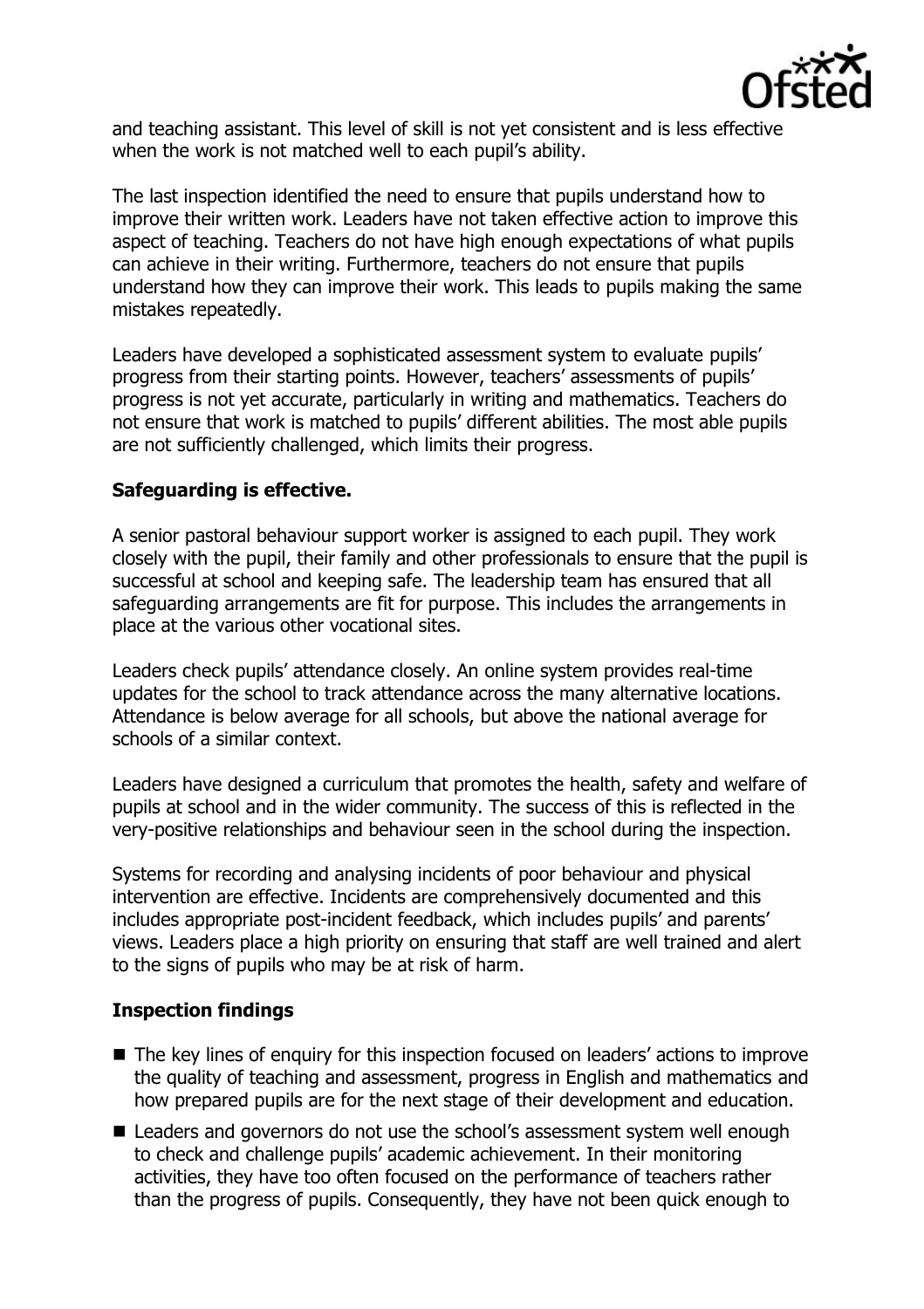

identify that pupils' underperformance in English and mathematics has been masked by more positive outcomes in vocational courses.

- Over time, pupils' outcomes in English and mathematics have been variable. Teachers do not precisely identify the next steps in learning for pupils, particularly in writing and mathematics. In particular, the most able pupils are not moved on quickly enough to more challenging work. As a result, these pupils do not make the progress, or attain the academic qualifications, of which they are capable by the end of key stage 4.
- Teachers are not consistently effective in identifying the precise support needed to help pupils accelerate their progress in English and mathematics. They do not provide well-targeted additional help to promote and deepen pupils' learning. In some classes, teachers and teaching assistants use skilful questioning to promote pupils' understanding, but this is not consistent across the school.
- Pupils in key stage 3, in particular, make good progress in subjects such as art. Pupils use a range of media including collage, textiles and ceramics to develop a wide range of skills. They take pride in their work, and this is reflected in the high standards they achieve.
- A significant proportion of pupils in key stage 3 successfully return to a mainstream, alternative or special school setting. The majority of pupils continue to be successful in their new location.
- Leaders have identified a weakness with the external careers guidance support they were using, and have acted quickly to change this support. However, it is too early to evidence any positive impact this may have in ensuring that more pupils move to suitable education, employment or training at the end of key stage 4.
- **Pupils often collaborate well. For example, in a physical education lesson, boys** and girls participated eagerly and energetically together, with a common sense of fun and enjoyment. This epitomised the vision and values of the school.

# **Next steps for the school**

Leaders and those responsible for governance should ensure that:

- leaders ensure that pupils achieve as well in English and mathematics as they do in vocational subjects, particularly in key stage 4
- leaders' and governors' checks on pupils' performance in English and mathematics are more effective in improving pupils' outcomes in these subjects
- teachers use their assessment of pupils' progress more effectively to ensure that work is better matched to the learning needs of pupils, particularly the most able pupils in key stage 3
- $\blacksquare$  teachers more effectively identify and provide well-targeted support for those pupils who need to improve quickly their rates of progress and attainment in English and mathematics.